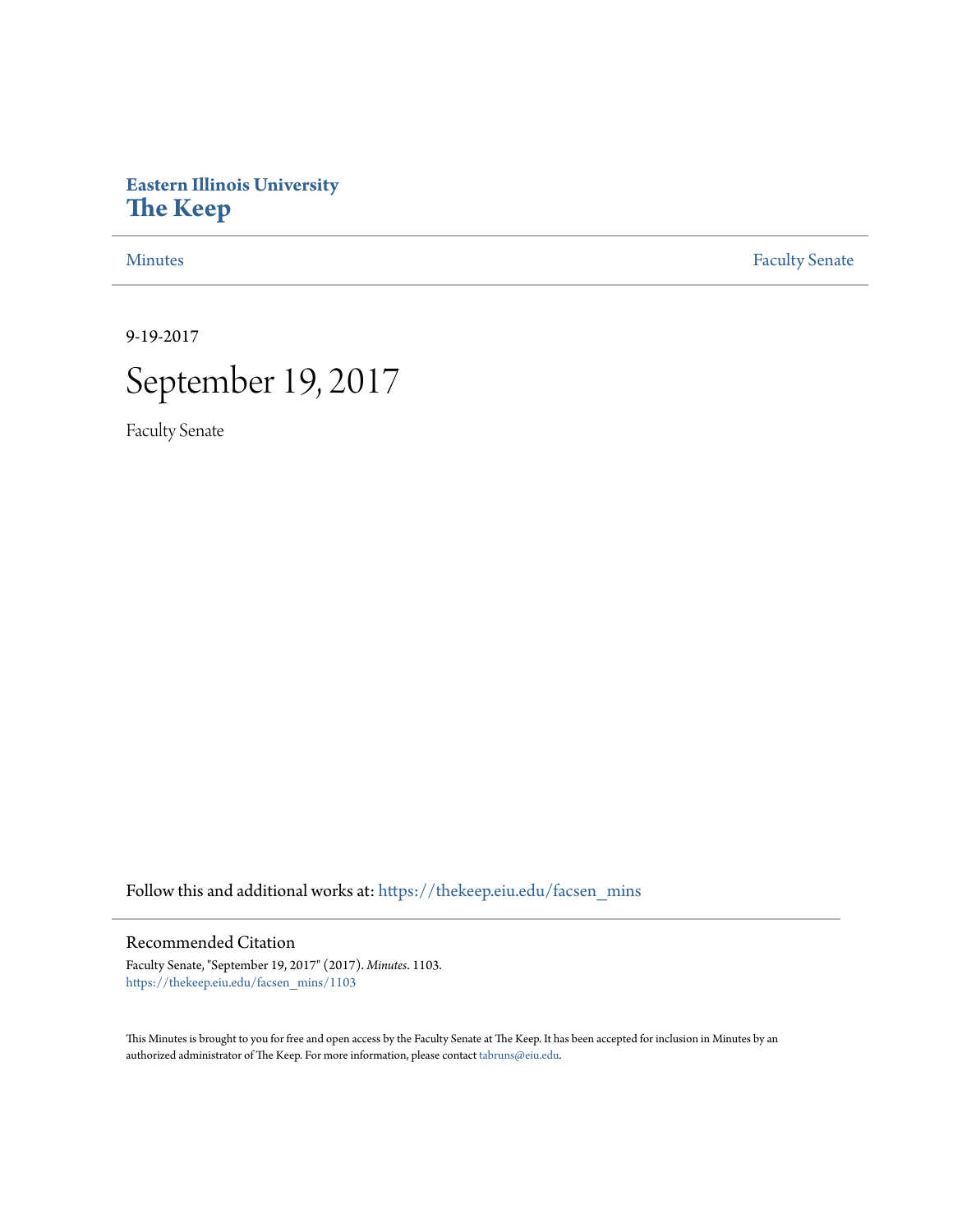# EIU Faculty Senate Session Minutes 19 September 2017 ▪ 2:00-3:50 p.m. Witters Conference Room 4440, Booth Library

The 2017-2018 Faculty Senate agendas, minutes, and other information are available at [http://castle.eiu.edu/facsen/.](http://castle.eiu.edu/facsen/) *Note: These minutes are not a complete verbatim transcript of the Senate meeting.*

Senators present: T. Abebe, S. Brantley, T. Bruns, E. Corrigan, S. Eckert, S. Gosse, N. Hugo, J. Oliver, J. Robertson, G. Sterling, J. Stowell, C. Wharram, J. Williams, B. Young, R. Cash

#### Senators absent: K. Hung

Guests in attendance: Jay Gatrell (VPAA), Kent Miller (UPD), Anthony Hoh (UPD), Chrissy Miller (DEN), Jarad Jarmon (JG-TC)

*Session called to order at 2:01 p.m. by Chair J. Robertson, who welcomed new non-voting student member Rebecca Cash.*

### I. Approval of Minutes from September 5, 2017

*Motion to approve by Williams, seconded by Stowell Discussion: none Vote: 12 in favor, none opposed, no abstentions [note: 12 senators present at time of vote] – motion carried*

#### II. Executive Committee Report

ROBERTSON: President Glassman will be at our meeting on Oct. 3 – Josh Norman will be here mid-October; prioritize list of items to discuss with him at our next meeting – I've reached out to athletic director Tom Michael for our last meeting in October – President Glassman has the option of joining us again mid-November –

first CUPB meeting of the academic year was held on Sept. 8 – CUPB Exec Cmte is Kathlene Shank as Chair (also representing Academic Affairs and Deans/Chairs), Tim Zimmer (Business Affairs), Eric Davidson (Student Affairs), Steve Rich (University Advancement), Luke Young (student rep), Gloria Leitschuh (full-time teaching faculty), Melody Wollan (at-large) – subcommittees for VP areas were also constituted –

VP McCann's address to CUPB (similar budget update given to Staff Senate): general fund depleted from expenditures last 2 years; getting \$ from Education Assistance Fund; receive 5% of budget each month so far; plan is to replenish reserves, enough to last for a year without state funding – budgets were allocated this summer for FY17 and FY18 – \$0 received from general revenue fund yet, \$5.6 million from EAF – have received MAP for FY17 (\$6.3 million), additional \$300,000 received week before last – MAP funding for FY18 anticipated – in terms of FY18 budgetary funds, have received to date \$4.3 million (\$2.5 million from EAF) GOSSE: [*asks for clarification on EAF*]

STERLING: EAF is part of the state budget but it's a fund exclusively for K-12 and higher education

ROBERTSON: revenue generated from lottery/gambling

tenth-day enrollment for Fall 2017 is 7,030 – lowest year to year decrease in last 6 years – positive indicators looking forward – transfers up 19% above last year – would have seen greater increase in graduate students if not for visa issues; some have applied for an extension, more time for visa approval, may join us in January – VPSA Lynette Drake undertook a study last year on a more consolidated way to share information, resulting in

Panther Life app – there will be outreach on how to add events to calendar and send out to all students and campus community members – can customize app to interests, receive notifications –

President Glassman mentioned that advancement activities have been scaled back, now planning to ramp up again [*end of CUPB report*] –

Faculty Senate Exec Cmte met Friday with President Glassman and Provost Gatrell – will be rolling out new initiative related to retention, asked if Faculty Senate would be interested in being involved, we indicated yes – also talked about recruiting; I asked about recruiting funding because travel funding has been scaled back (I recruited while traveling), encouraged investment in that area

STOWELL: another topic was strategic investments in programs of strength/growth, especially online programs – talked briefly about continuing faculty-staff relationships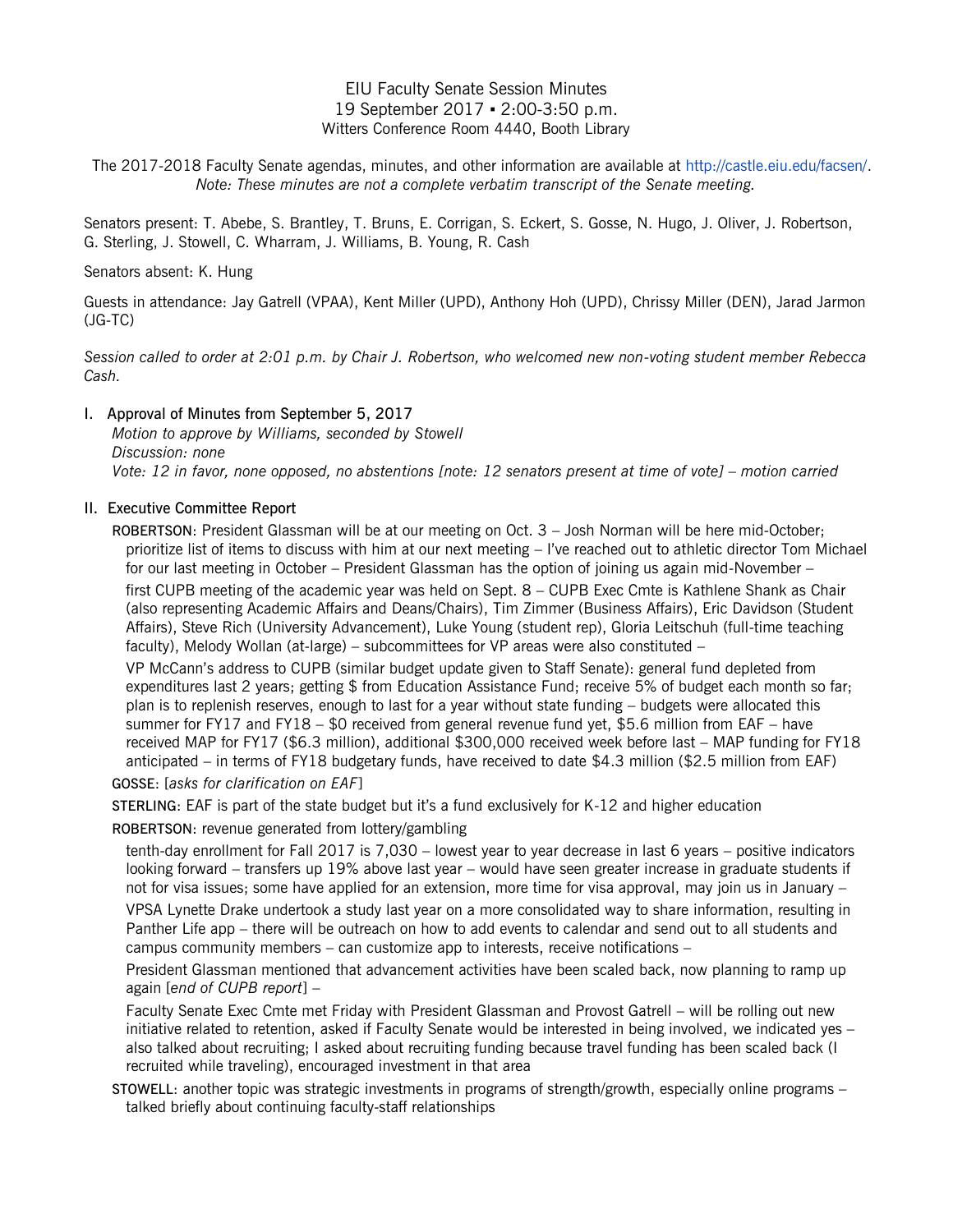- BRANTLEY: international student admissions, reasons for not coming here, influenced by animosity of national political leaders toward international community?
- ROBERTSON: President Glassman didn't discuss; my impression is that students still want to come but are unable
- GATRELL: data suggests that applications are a bit depressed, but for these students the issue really was obtaining the visa; most have delayed their admit term, good sign that they still want to be part of EIU community; part of the visa issue is that documenting intent to return is becoming more difficult

# III. Guest Speaker: Kent Martin, Chief of EIU Police

ROBERTSON: pleased to have Chief Martin here to talk about ALICE training

MARTIN: we have a short PowerPoint – I've been here 20 years, been Chief for a little more than a year – with me is Ofc. Anthony Hoh, an ALICE instructor – ALICE is civilian response to active shooter or intruder, can be applied in a variety of settings, teaches options how to react in such a situation – we've put together a 2.5-hour program involving classroom time and practical exercises – we review the VA Tech case, good case study showing how ALICE principles can mitigate – IL School Security and Standards Task Force requires annual drills for K-12 schools – lockdown drills are good when threat is outside the building, but the threat has moved inside – ALICE steps are Alert, Lockdown, Inform, Counter, Evacuate – setting up meetings across campus to make this information available, would like the opportunity to meet with you as departments or colleges

HOH: have done "train the trainer" with FCS

- HUGO: we had a large group split into 2 classrooms when we did our simulations good to hold training in a classroom, covered things you don't typically think about, e.g., which way doors open/lock – I took that to my class, discussed our options and considered resources available to us – informative, interesting, great investment of our time
- MARTIN: meeting with Dr. Cross on Thursday to discuss possible venues for training, tricky because program involves simulated gunfire

BRANTLEY: possible to break training into different days instead of 2.5-hour block?

MARTIN: looking into having CATS film one of these training sessions that people could watch at their leisure BRUNS: you mentioned doing training for residence halls; have you contacted the RSOs?

MARTIN: we need to find a venue first; then the plan would be to have a session per month, first 50 who sign up

- ROBERTSON: I teach a larger lecture class, 130+ people in Doudna Lecture Hall; training would be great but class meets for 1.5 hours twice a week, so we'd lose a week's worth of class time
- MARTIN: will also be talking with Dr. Cross about offering training later at night or on weekends
- HOH: don't want to bring down the level of training too much but maybe a classroom portion on day one, practical on the next day
- BRUNS: thank you for bringing ALICE to campus Vitalization Project Workgroup 9 discussed potentially changing the calendar, the class week to include an "EIU Day" (a Wednesday or Friday without classes); this would be perfect for an "EIU Day," or a faculty forum?
- HOH: difficult to reach every student, but if we can reach every faculty member and get buy-in, dedicate 10 minutes of your class to talk about ALICE

BRUNS: most or all RSOs have faculty advisors

MARTIN: please call/send email with your suggestions – thanks for having us

#### IV. Committee Reports

1. Elections Committee

STOWELL: I distributed the election results that came in yesterday afternoon – after tallying, each position received sufficient votes to be filled – any questions? – motion to approve results by vote

STERLING: I second

*Vote: 13 in favor; none opposed; no abstentions – motion carried* 

STOWELL: I will contact the elected candidates and committee chairs

2. Nominations Committee

OLIVER: since our last session I met with Amy Rosenstein (previous Nominations chair) about procedure for repopulating committees – wrong list was sent but I've cleaned it up to the point that it can be sent out for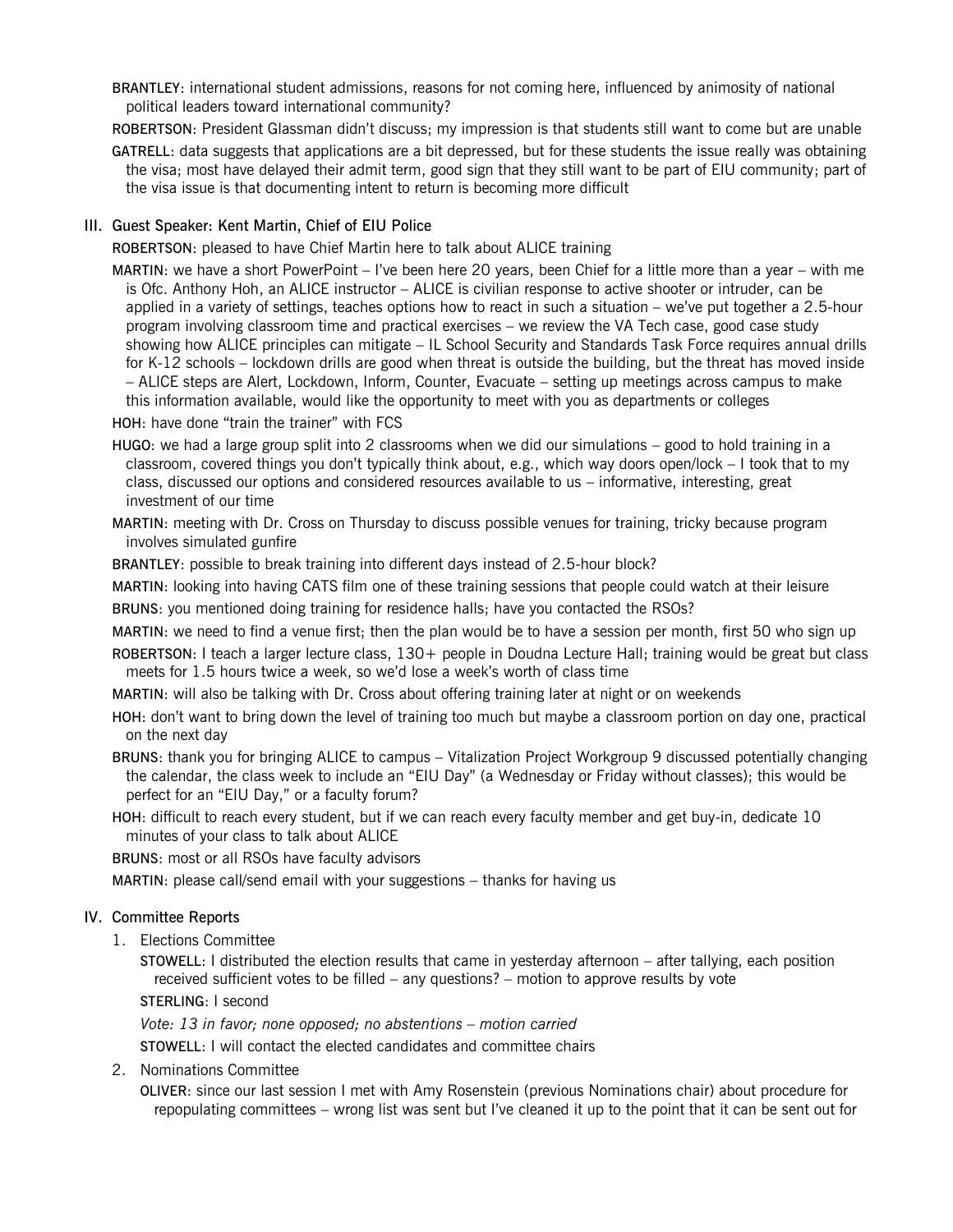distribution – I will cross-reference the list with the committee descriptions on the Faculty Senate website – any questions or comments on list of nominated committees?

ROBERTSON: I forwarded an email to you from Sarah Daugherty about IGP change

OLIVER: IGP changed to one faculty member; three candidates for one vacancy – used protocol for random selection; Andrew Cheetham to fill position, Brian Poulter as alternate

BRANTLEY: dates following names represent academic year in which term ends?

OLIVER: correct, Spring of [year] – accessed info on membership of IAB, sent emails to cmte members listed on Rosenstein's sheet; IAB is repopulated as well

ROBERTSON: thank you [to Sen. Oliver] for your work on this – how to fill vacancies?

OLIVER: call for nominations has followed elections in years past – motion to send out call this week

BRUNS: second

# *Discussion: none*

*Vote: 14 in favor; none opposed; no abstentions – motion carried* 

WHARRAM: Intercollegiate Athletics not on our IGP anymore – good that we know who they are, but add footnote as reminder that Faculty Senate is not responsible for populating

3. Faculty-Student Relations Committee

BRUNS: I attended recent Student Senate meeting; Luke [Young, student government president] introduced me – they are very serious, organized, impressive – I plan on going to a Student Senate meeting at least once a month – exchanging emails trying to get 3 members from Student Senate and 3 members from Faculty-Student Relations together, also 3 from staff/Faculty-Staff Relations

4. Faculty-Staff Relations Committee

ROBERTSON [*reporting for Hung*]: from Staff Senate meeting, student medical and counseling have been merged into one unit; suggestion to hold friendly-competitive games between faculty and staff teams during homecoming week – offered to have email with Faculty Senate agenda and minutes sent to Staff Senate Exec Board; [*to Corrigan*] add Jody Stone and Renee Kerz to email list, also provost's assistant (Karen Johnson) – proposed pan-Senate meeting with faculty, staff, and student representatives to meet twice per semester, support for idea from staff senate president Stone; [Hung] will coordinate with Sen. Bruns

5. Awards Committee

HUGO: sent out the call for nominations for Mendez award, due Oct. 13 – committee members will have two weeks to review nominations; their recommendations due to me by Oct. 27 – will report name of recommended award recipient to Faculty Senate for approval at Oct. 31 meeting

- 6. Faculty Forum Committee ABEBE: no report
- 7. Budget Transparency Committee STERLING: no report
- 8. Ad hoc Committee on Extracurricular Athletics
- ECKERT: no report

ROBERTSON: I included the IAB report as an attachment to our previous communications, for your committee to work with

ECKERT: I saw that – [Tom Michael] has been invited but hasn't responded?

ROBERTSON: I sent an email invitation, subsequently ran into him and had a conversation – need to pitch a specific date to him

ROBERTSON: Ad hoc Committee for the Review of Workgroup 7 Recommendations is still on the agenda STOWELL: I thought we did that in the spring

WHARRAM: we talked at the last meeting [of AY 2016-2017, on [May 22\]](http://thekeep.eiu.edu/cgi/viewcontent.cgi?article=2089&context=facsen_mins) about whether we should disband it or not; I can't remember what the reason not to disband it would have been

ROBERTSON: I think it was to continue to follow up [on the vitalization project]

WHARRAM: I think we should disband it

ROBERTSON: motion to formally disband?

ABEBE: so moved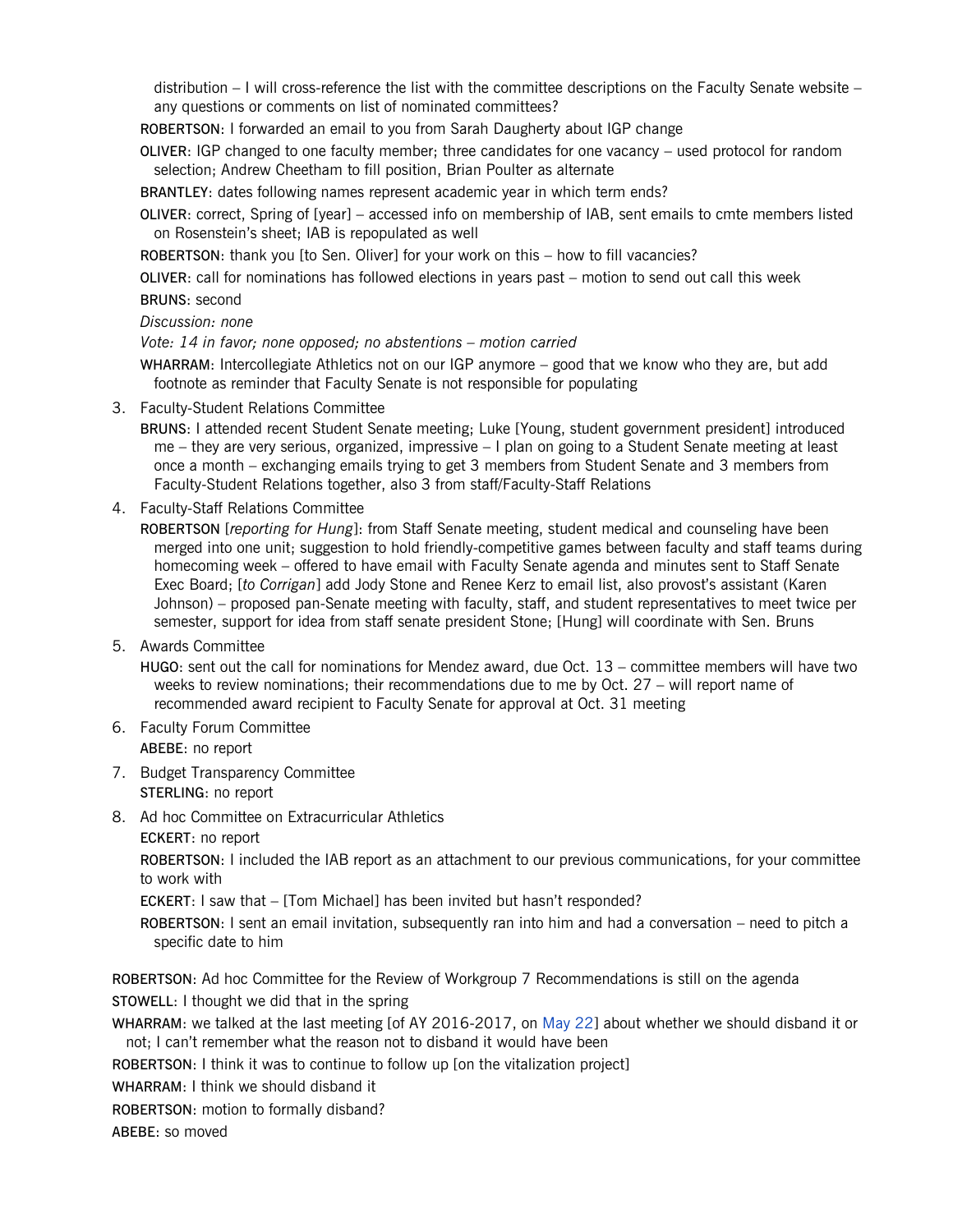#### ECKERT: second

*Discussion*:

ROBERTSON: as a Senate we can continue to monitor and engage in dialogue; ad hoc committee has served its purpose

WHARRAM: we were tasked with writing report; that report is finished

ABEBE: transitioning to talking about retention anyway

*Vote: 13 in favor; none opposed; 1 abstention – motion carried*

STERLING: consider what we want to do about Workgroup 8 and 9 recommendations; some recommendations are far-reaching and controversial; at some point we're going to have to discuss it

ROBERTSON: create [committee] now, or wait until President Glassman's proposal re: retention [*deferred until another meeting*]

# V. Provost's Report

GATRELL: thanks again for inviting me to the table – update from Academic Affairs: will be undertaking an initiative to make meaning of [recommendations from] Workgroups 8 and 9; committed to work with chairpersons, deans, as well as Faculty Senate, to identify a group of appointees and a process so we can have discussion around development, concept of signature programs, items from WG9 being implemented such as differential tuition in CDS program beginning next year – that's on the horizon this semester –

we're recruiting already for Fall 2018 – day-to-day numbers positive across all groups; up double digits and triple digits in terms of initial indicators – I want to acknowledge the hard work of Josh Norman and his entire team – as the President announced in his state of the university address we will be undertaking a retention initiative; overall a decade of slow change in robustness of historical retention numbers; initiative will be campuswide, will engage faculty; more importantly it will be a collaborative effort to make sure all students succeed – recognize that we need multiple prongs to reach all student groups and subsets, so it's going to be a broad discussion about a wide array of strategies to make sure every learner can be successful

ABEBE: President touched on all the key points in his speech last week; he continues to be a good spokesperson for this institution; it was an upbeat report – second point: I have talked to a number of people and continue to raise the issue about this campus using the concept of a residential college as a way to recruit students, but it just seems to fall by the wayside; there are still families who wish to send their children to a residential school, if university is astute enough and strategic enough to tap that market and provide a niche, we could gain a significant number of students – perhaps it's too late in the marketing scheme of things but we shouldn't ignore that completely; I didn't hear that part in the President's speech, but of course he can't talk about everything on his mind, so I would like to put that to you as a suggestion

GATRELL: I couldn't agree more – what makes Eastern outstanding is the traditional residential experience; inherently embedded within marketing campaign; targeted toward first-time full-time students – pillars of marketing campaign speak to traditional values of residential undergrad experience

- BRANTLEY: I spoke with representatives from District 214 when they were here for the dual credit program anything in terms of recruitment from that program?
- GATRELL: dual credit programming is new, still in pilot phase those programs are designed to build affinity [praises Rebecca Throneburg and Karla Sanders for going above and beyond] – leverage that connection, ramp up onsite admissions; bring down seniors and juniors to see campus – also shout-out to KSS for the international exchange they had; brought in 2 scholars and 9 students for two

weeks; they were enthusiastic about things happening here at Eastern; a lot of departments could learn from it

- OLIVER: I accepted offer from their study abroad director visiting our campus to guest speak in my class 10 years ago, so step by step
- YOUNG: [*distributes handouts*] opportunity on Thursday, apologies for short notice visit from Shanghai dignitaries, invited by Rep. Phillips, stopping here on way to New York; Dr. Ping Chen (emeritus) has liaised; coming to campus for forum on Thursday morning – [*encourages attendance*]

[*Robertson calls for five-minute recess*]

VI. Proposal to Rename Douglas Hall (continuation of discussion from Aug. 22 and Sept. 5 sessions)

ROBERTSON: continue our dialogue about renaming proposal from former EIU professor Hanlon, response from History department, Hanlon's rebuttal – Sen. Williams has asked to speak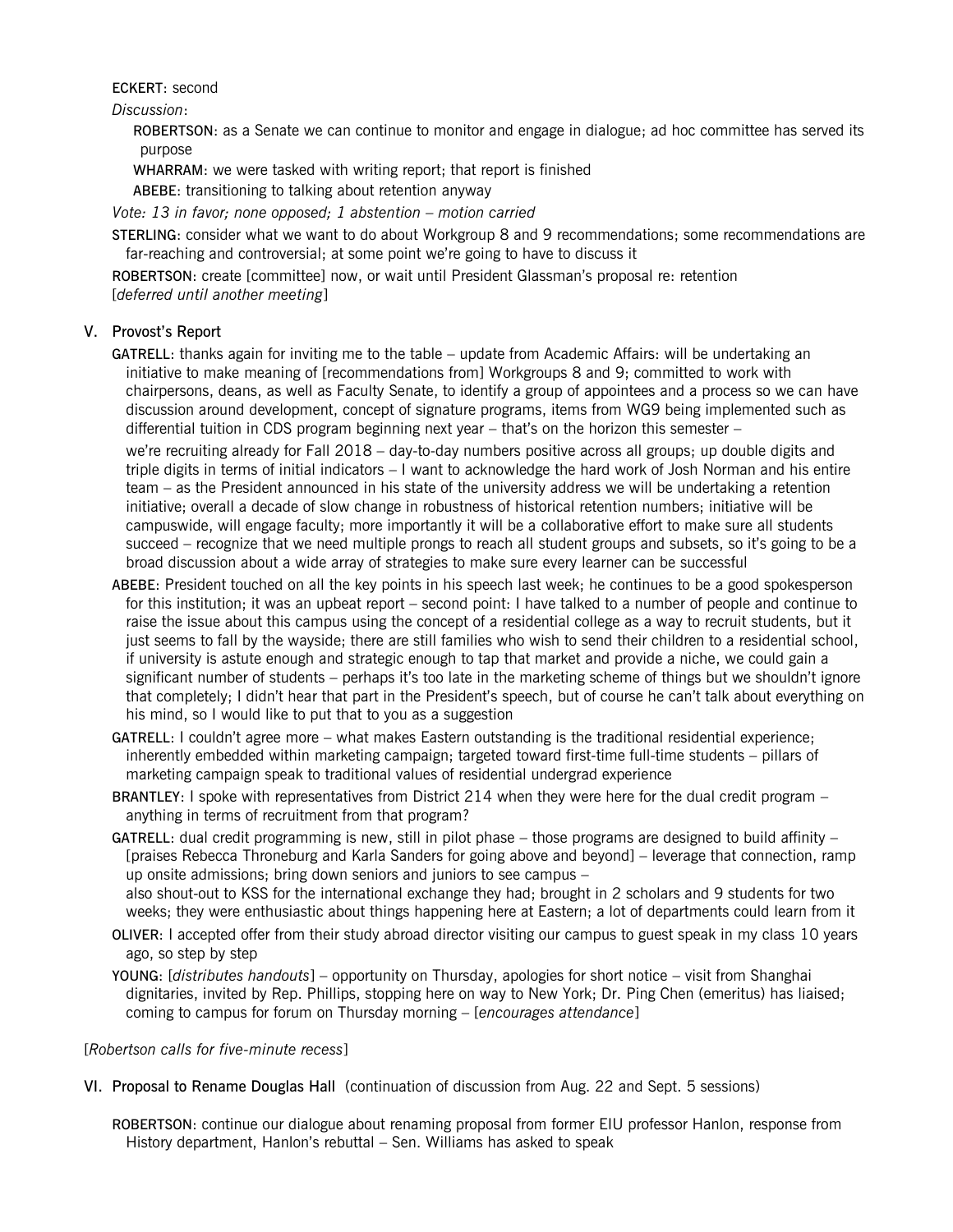#### WILLIAMS: [*submitted transcript appears below*]

 In 1908, the Rev. William Holland, Son of a Virginia slave, founded the Watchman Industrial School and Camp in Providence R.I. He intended to provide an opportunity for young male and female persons of color to gain technical skills, to get jobs, to provide for themselves and their families, to become better citizens. He modeled his school on the educational programs of Booker T. Washington. In 1923, being successful at this, he moved the school to a larger facility 10 miles west to North Scituate, R.I. The move was not without difficulty.

 The following year, and again in 1926, suspicious fires were set at the school. And there is report that a cross was set on fire on the lawn of the school in the 1930's. While no one was ever arrested or charged, it was believed that the local chapter of the KKK, which was active in the region at that time, was likely responsible.

 Rev. Holland was forced to close the main school in 1938 during the Great Depression as did other similar institutes, but kept the Camp going until his death in 1958. His Widow continued the Camp until 1974. It was typical that students attending the Camp would bring their families with them during their training, and the families lived in small cottages at the school.

 In 1956, two years before Rev. Hollands death, a small white child was out at recess at the North Scituate Elementary School, about 200 yards down the street from the Camp. Finding no one to play with, the white child began playing with a boy and girl of color who had walked down from the grounds of the Camp. They were having a fun time of it and instantly became friends.

 A third grade teacher approached them and told the little boy and girl of color to go back home, because they didn't "belong" there. The white child was confused and asked, "Why can't they play with me?" She replied "because they are negroes, and they are not like us." It was a terrible thing to say to a child. That child has carried the memory of that first occasion of prejudice to this very day. The world changed for that child on that day.

 You see, I am that white child. I never again saw the two children of color that I played with that day. And I have only had 61 years to reflect on the events of that day. But I hold the memory of that day in my mind, seeing them walk away with heads down, and I am angry.

 I like to believe that I can begin to understand how hurtful such language and actions can be, but I will never be able to come close to knowing, or understanding how persons of color can or will feel, or can live in a society that continues to marginalize, disenfranchise, and even dehumanize them. I try to understand their arguments, and I try to sympathize with their feelings, their frustrations, and their rage. I think that they are a much better and stronger people, than many of us can ever hope to be.

 But now, I find myself being asked to consider the renaming of the Lincoln/Douglas residence halls. Statements have been made to simply strike the name "Douglas" from the building, on the basis that someone of color has been, or may be offended, to live in a dormitory named after a man who had pro-slavery views. Others state that we should just call the buildings the "Debate Hall." Or that we should change the name because change is good. And the resolution was put forth following prior name change discussions to place a plaque between the buildings commemorating the Lincoln/Douglas Debates of 1858, which we are told was the intent of the original naming committee.

 Now I say to you that my involvement in these considerations is not equal to yours. That the depth to which I have read about the circumstances of these events is not equal to yours. That the level of my understanding of these things is not equal to yours.

 But I believe that we must be cautious against making a decision too quickly, to change the names because we don't want to offend, to change the names because change is good, to change the names because it feels like a politically correct thing to do. To erase our history so that it reads easier. To storm the castle with torches and pitchforks raised, …..

….without considering the following:

 The Lincoln/Douglas debates were held so the candidates running for the Illinois Senate could present their views to the public. Lincoln was a virtual unknown, while Douglas was the incumbent Senator seeking reelection. Only one of the seven debates was held in Charleston. Douglas was of course re-elected to the Senate.

 Two years later however, in the race for President, Lincoln ran against Douglas and two other candidates. While there were no debates in the Presidential election itself, transcripts of the Illinois debates were circulated nation-wide influencing the voting populace, and Lincoln was elected President.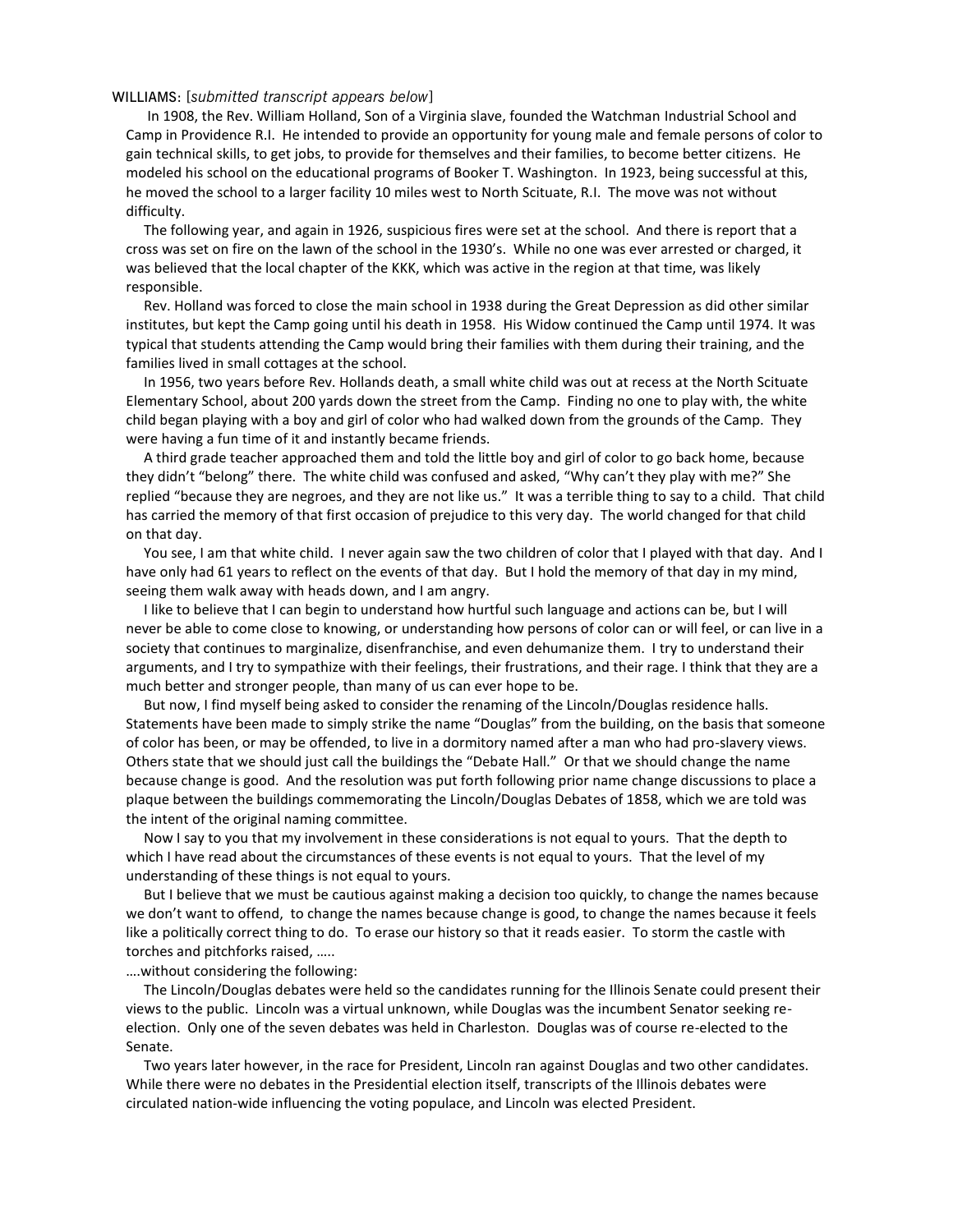The Lincoln/Douglas Debate transcripts: Were critical to: Americans standing up and making a choice. Were critical to: Americans standing up and making the right choice. Were critical to: Americans making the statement that we would not live in a country that supported slavery.

And so they elected Lincoln. A move that ultimately led to the Civil war. A move that ultimately led to Lincoln writing the Emancipation Proclamation. A move that ultimately led to Lincoln extending the right to vote to all men. Do you believe the Proclamation, or the right to vote would have occurred if Douglas had been elected. I don't.

One of the arguments for renaming was that living in the hall could be offensive to someone.

I say to you that they should instead feel Honored: Honored to live in a Hall that commemorates the debates that led to the freedom for all men. Honored to live in a Hall that commemorates the debates which led to the right to vote for all men.

I say to you that we as Americans must stand up and make a choice.

I say to all of you, that as Faculty Senators we must stand up and make the right choice.

That choice must be to keep the title "Lincoln/Douglas Debate Hall" on the buildings.

I find therefore that I will be unable to vote for any proposition which seeks to remove the title "Lincoln/Douglas Debate Hall" from the buildings.

I will vote against any attempts to simply rename the buildings "Debate Hall(s)". I believe this erases our history, and even whitewashes the critical nature and significance of the debates into obscurity.

But, I could vote for removing both the individual names of Douglas and Lincoln from the two connected structures, and for keeping a plaque naming the buildings "The Lincoln/Douglas Debate Halls," of which there is an East wing and a West wing.

That is what I do now propose for consideration.

Thank you all for listening.

- ROBERTSON: I propose we hold off on authoring resolution to recommend official renaming though personally I am in favor of renaming, it's more important to get to the heart of the matter [i.e.] making sure that we have a diverse and welcoming campus – we're not accomplishing that by changing a name, could lead to entrenching various camps or antagonizing – reach out to constituency groups especially our current students, their feelings about campus climate – not an official proposal but that we engage through Faculty / Staff Senate in dialogue with staff, student body – given the current political and media climate, a declaration from Senate could be a hot button topic for media outlets – before we consider going in that direction we should have a broad sense of campus community – important to have a dialogue beyond building name
- YOUNG: I agree with your suggestions, and I also want to thank Sen. Williams for his deeply-felt [speech] since 2018 is 160th anniversary of debates, I suggest partnering with Student and Staff Senates and other groups representing community, to engage in planning public events with discussions to reflect on the names and commemorations that are part of our daily existence – reasonable to reflect on things and to change them when appropriate – don't have to keep the name – this event was important in the consequences it's had for American history – [suggestions for events/activities etc.]
- STOWELL: [*to Williams*] I appreciate your remarks one of the things I'm struggling with is that this was not an organic internally-driven proposal – before we invest, is this of sufficient interest in our community? – like wisdom teeth that don't cause problems until you try to remove them – evidence from Mark Hudson: this is not a concern, no complaints from students (they want to live there because of renovated bathrooms) – if there were a concern it would be remedied through existing policies – I have a hard time investing in this when it didn't originate from us – it's something we seem to be divided on – Sen. Williams has made a motion, not yet seconded – we need to come to a decision: is this something we want to pursue?
- BRANTLEY: I know there have been class assignments; this is generating discussion what I keep coming back to is that it has to be reiterated each time that it's about the debate not the individuals
- BRUNS: I agree with Sen. Brantley Sen. Williams has hit on an important point about the historical impact of the debate – he mentioned Lincoln-Douglas east and west; part of the problem is that people see the name "Douglas" when approaching the building, seeing the single name implies honoring the man and what he stood for; [the east-west suggestion] still says it's an important event but takes the onus off

STOWELL: we do have a motion from Sen. Williams, correct?

WILLIAMS: propose that we consider but didn't actually say motion

STOWELL: there is a campus climate survey that asks about students and their reactions to campus environment, so we do have information (Office of Civil Rights)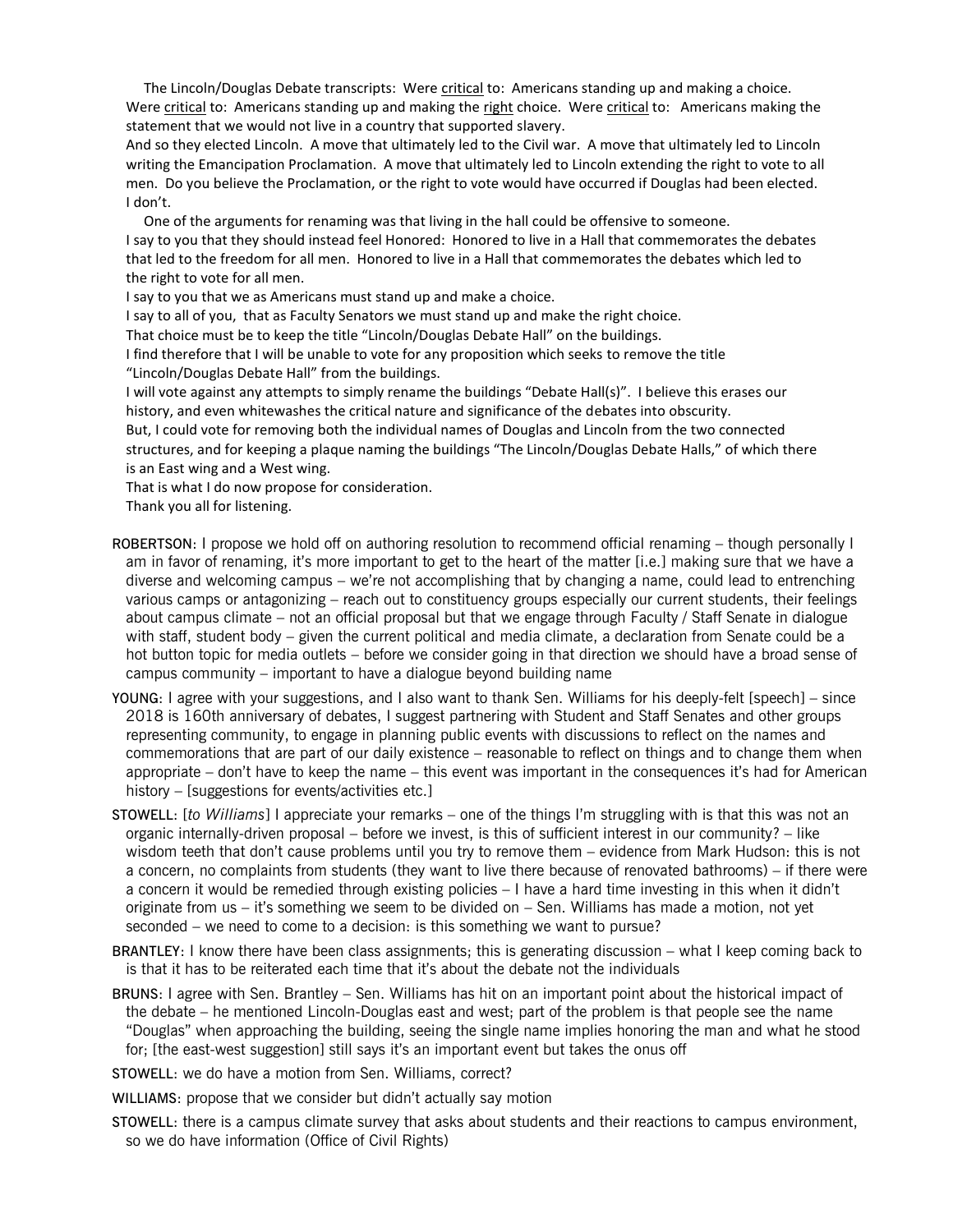- WHARRAM: I take your point, Sen. Stowell, that this is not organic I like the idea of redirecting conversation to larger question of campus climate – do a listening tour; can be connected to retention – makes more sense than sitting around a room and making a decision without listening to constituents
- CASH: this was brought up at the last student senate meeting more than half of senators and other people I've talked to, didn't know why the buildings were named – they think it's something that doesn't need to be dealt with, something they learned about in school should be celebrated – they don't see name change as necessary
- BRUNS: what did they learn? I'm thinking of Texas history textbooks, ships brought over "workers" instead of slaves – when we're taught history, what are we being taught – we're told that an event is important but don't really know much about it, only know what we're told

CASH: it's an event that has shaped us

WHARRAM: everyone agrees on that basic point; consensus around importance of debate locally and nationally

- ABEBE: I am a professor, I believe in education ghastly spectacle of Douglas advocating for slavery is no more, but its consequences are all around here – I do not believe that smashing, tearing down, erasing a name changes anything or solves the associated problem – is this becoming political? Yes, resentment is political – is this about heritage, about history? – history is never neutral, in fact it can be toxic – what is bothersome is that intolerance and racism are rising again, education is the only way to fight it – intolerance and racism thrive on generational complacency – unless there is inner conviction that outweighs external pressure, shouldn't vote to erase name because that will only postpone debating this issue again
- STERLING: I want to echo Sen. Stowell's concerns; ties in with what Rebecca had to say most of my students don't have the faintest idea who the building is named after; if you tell them Stephen A. Douglas, they don't know who he is – in my experience this is not a student issue, not something they're worried about – to them "Douglas" means nothing at all
- ROBERTSON: I would prefer to hold off on authoring resolution moving strongly forward in any direction until we feel it is organic from campus community – I would be in favor of moving forward but not erasing history – they may have intended to name the buildings after the debate but they actually named them after the individuals, [one of whom] espoused ideas held by present-day white supremacists
- BRANTLEY: clarification: what would we be moving for, to have the name changed or to have the Naming Committee take up this issue?
- ROBERTSON: we would be making a motion to the administration to enact the Naming Committee to tackle this issue, who would make a recommendation to the President, who would take it to the Board for consideration – we are only an advisory body – our larger purpose should be to foster positive dialogue on campus – [*to Stowell*] I appreciate your reaching out to Mark Hudson; my hesitation with his response is that just because students haven't identified it as an issue doesn't mean that there is no issue – building is conveniently located near athletic facilities; up to 50% of legally allowed number of student athletes who can live in that building choose to do so – profess my own ignorance as to why it was named Douglas Hall, had to read informational placard in museum exhibit to learn more about it – it concerns me that members of the campus community were not consulted by the Naming Committee when this issue was last taken up in 2010 – before we proceed, we should reach out to diverse number of student constituency groups and others on campus to ensure that there is enough organic support to move forward
- ABEBE: Mark Hudson's position as presented here is a misrepresentation of what he said in writing

STOWELL: I said that there were no student complaints living in Douglas Hall

- ABEBE: he didn't state that
- STOWELL: I will consult the original response
- BRUNS: as a society we generally whitewash history, we are not good at addressing and facing our own history someone might think that changing the names is erasing history; another might argue that having buildings named Lincoln and Douglas commemorating the debate is softening history, not really addressing what the speech was about; what views did Douglas hold, why are we commemorating a building to this man who argued that human beings should be slaves – we paper over history, say it was a disagreement between states; we don't want to face up to the brutality of slavery, that we had ancestors who argued that they should be able to own other people – I took an entire undergrad class about civil rights movements in the U.S., that professor never once talked about gay rights movements – this was a history professor, but this is what we do as human beings: interpret history in our own way, minimize what we're uncomfortable with – when I look at Lincoln and